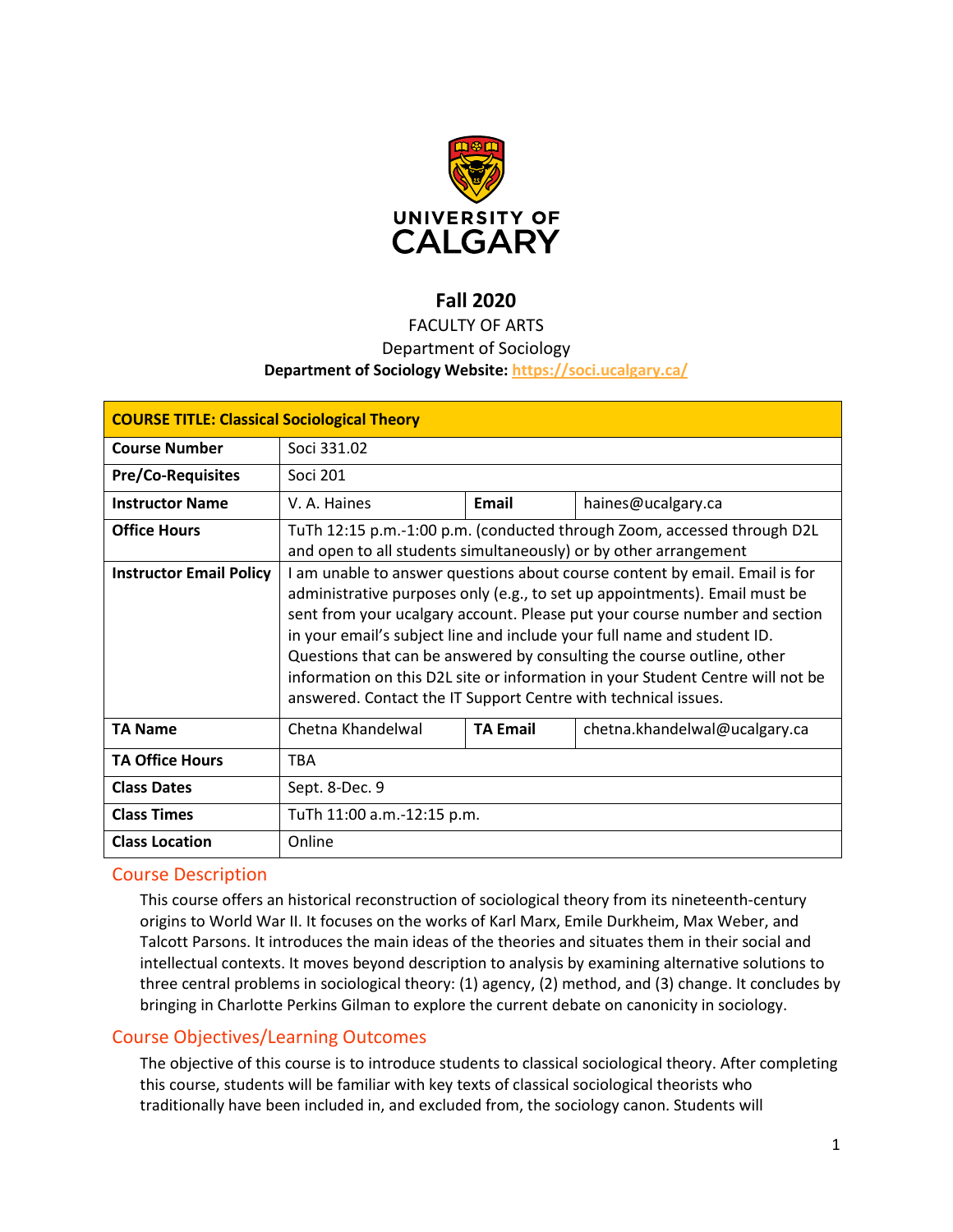understand central problems in sociological theory and the ways in which classical sociological theorists grappled with these problems. They will have experience reading excerpts from texts written by classical sociological theorists and publications about these theorists written by their successors, including contemporary sociologists.

#### Course Format

Lecture Component: Synchronous lectures will be conducted through Zoom and are accessed through D2L. You can find out how to access Zoom in your course D2L shell at: <https://elearn.ucalgary.ca/joining-a-zoom-meeting-in-d2l/>

You may participate in these online, live lectures by using the chat function to ask questions, answer questions or make comments. **These lectures will NOT be recorded or posted on D2L.**

Examination component: Examinations must be written as scheduled on the course outline.

#### Learning Resources

Required readings

Posted on D2L under Content

#### Online office hours conducted through Zoom

Questions about course content (lectures and readings) can be addressed synchronously via online office hours conducted through Zoom and open to all students simultaneously. These office hours provide opportunities for student interaction and engagement with other students and the course instructor. These Zoom sessions will not be recorded.

Students who are unable to attend scheduled office hours should send me an email that includes a screengrab of their schedules. Other arrangements will be made. These Zoom sessions will not be recorded.

Involvement in synchronous scheduled office hours is not required.

PowerPoint sides posted on D2L under Content

An abbreviated set of PowerPoint Slides for each topic will be posted on D2L in advance of lectures for this topic. These slides are designed to guide your engagement of required reading, note taking in lectures and preparation for examinations. They are not a substitute for required reading or lectures.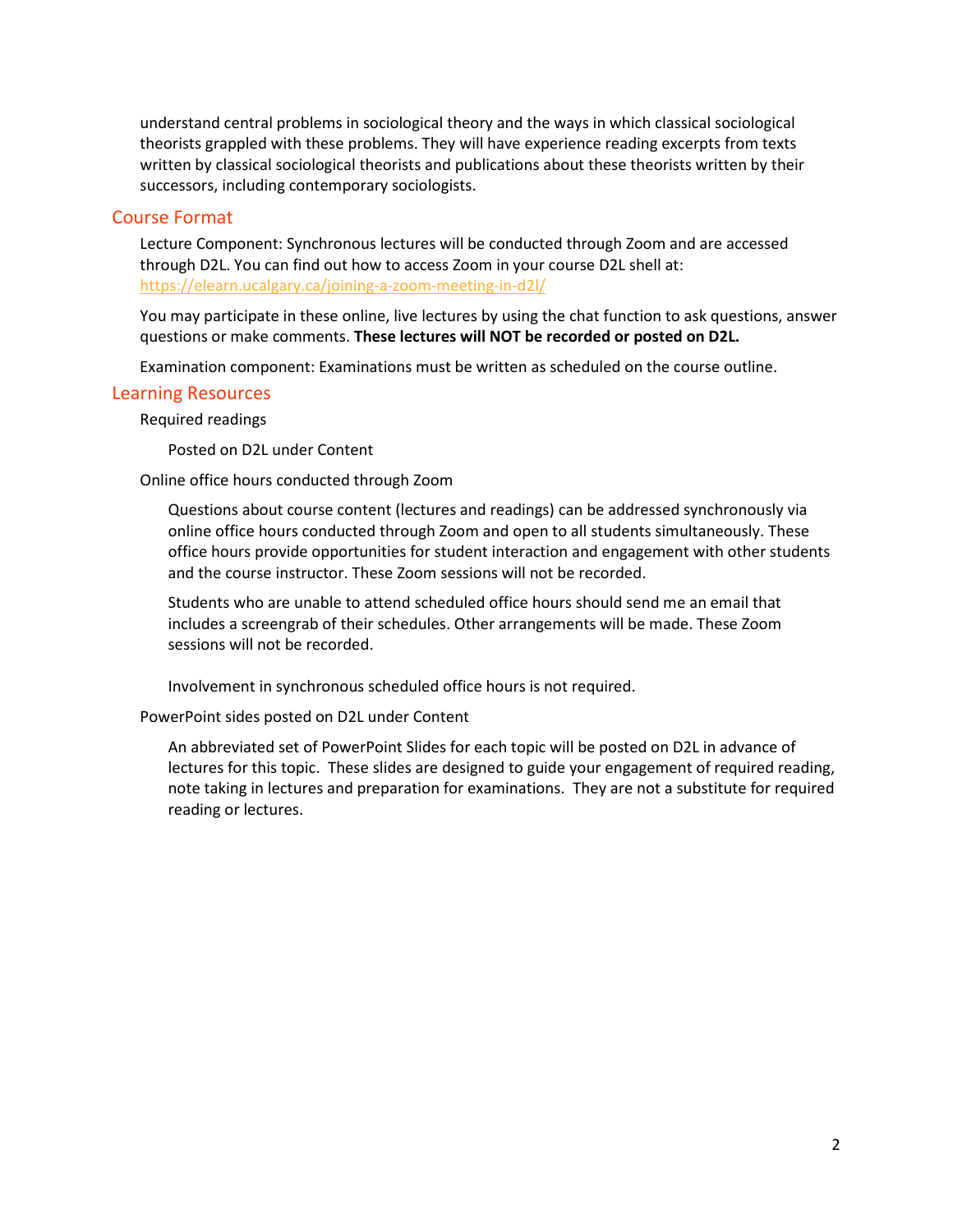# Learning Technologies and Requirements

There is a D2L site for this course which contains all class resources and materials (see d2L.ucalgary.ca). Please make sure that you are familiar with D2L shell by the first day of classes, including procedures for accessing Zoom through your D2L shell. You can find a helpful guide from the Taylor Institute for Teaching and Learning on how to access and use D2L here: [https://elearn.ucalgary.ca/getting-started](https://elearn.ucalgary.ca/getting-started-with-d2l-students)[with-d2l-students](https://elearn.ucalgary.ca/getting-started-with-d2l-students)

In order to successfully engage in their learning experiences at the University of Calgary, students taking online, remote and blended courses are required to have reliable access to the following technology:

- A computer with a supported operating system, as well as the latest security, and malware updates;
- A current and updated web browser;
- Webcam (built-in or external);
- Microphone and speaker (built-in or external), or headset with microphone;
- Current antivirus and/or firewall software enabled;
- Broadband internet connection.

Most current laptops will have a built-in webcam, speaker and microphone.

Contact the IT Support Centre with technical issues.

## Schedule of Lectures and Readings

Background: first day of classes = Sept. 8; recognized holidays (university closed) = Sept. 7, Oct. 12, Nov. 11; term break (no classes) = Nov. 8-14; last day of classes = Dec. 9

The following is a brief summary of the dates when the major topics will be covered and the topicspecific readings. Minor departures from this outline should be expected.

## **I. INTRODUCTION (Sept. 8)**

Central Problems in Sociological Theory

#### **II. POSITIVISM AND CLASSICAL EVOLUTIONARY THEORIZING (Sept. 10-17)**

Comte and Positivism Reading 1 Auguste Comte Reading 2 The Nature and Importance of the Positive Philosophy

Spencer's Evolutionary Social Theory Reading 3 Herbert Spencer

#### **III. KARL MARX (Sept. 22-Oct. 6)**

Alienation

Reading 4 Estranged Labour

#### Sociology of Capitalism

Reading 5 Manifesto of the Communist Party Reading 6 Commodities and Money Reading 7 Production of Relative Surplus-Value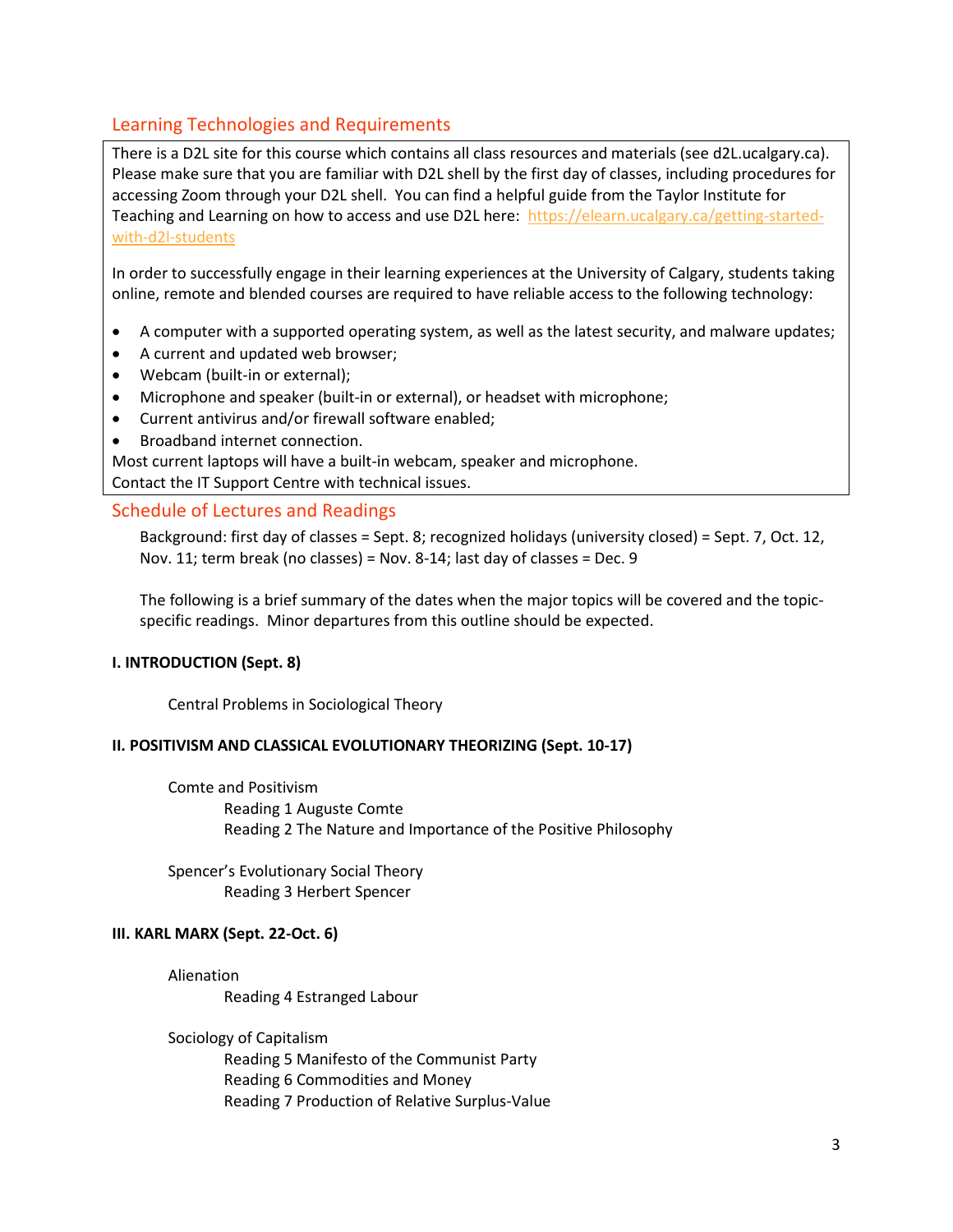Historical Materialism Reading 8 Marx<sup>R</sup>s Historical Sociology

#### **IV. EMILE DURKHEIM (Oct. 8-27)**

Social Solidarity Reading 9 Division of Labour in Society

Rules of Sociological Method Moral Integration Reading 10 Sociological Method: Its Application to Suicide

### **V. MAX WEBER (Oct. 27-Nov. 5)**

Subjective Understanding Reading 11 The Definitions of Sociology and Social Action

Ideal Types Reading 12 The Ideal Type

The Origins of Modern Capitalism Reading 13 The Protestant Ethic and the Spirit of Capitalism

Rationalization Reading 14 The Spread of Secular Rationalism

#### **VI. TALCOTT PARSONS (Nov. 19-26)**

The Structure of Social Action Reading 15 Introduction and Preface Reading 16 The Theory of Action

#### **VII. THE DEBATE ON CANONICITY IN SOCIOLOGY (Nov. 26-Dec. 8)**

The Sociological Canon

Charlotte Perkins Gilman Reading 17 Early Women Sociologists and Classical Sociological Theory Reading 18A The Yellow Wallpaper Reading 18B Women and Economics

W. E. B. DuBois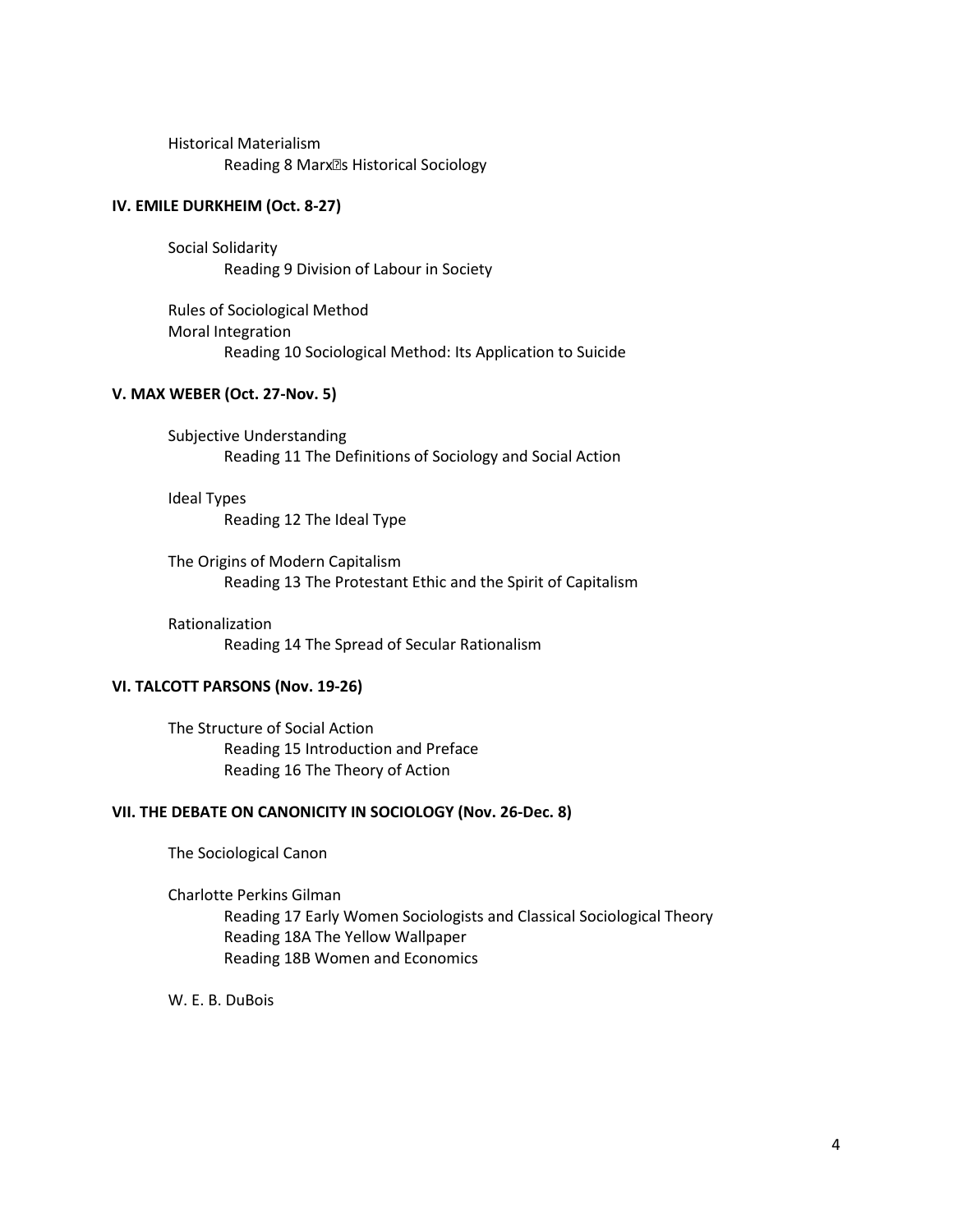## Methods of Assessment and Grading Weights

Examinations are timed examinations delivered through the D2L quiz function. They cover material presented in lectures and readings. Type of examination: short answer, multiple choice and true/false.

Examinations are closed-book examinations (i.e. required reading, notes and PowerPoint slides posted on D2L cannot be used when taking the examination). Examinations must be taken individually (i.e. sharing exam questions, exam answers or any other information with other students in the class is not permitted). Any violations are subject to investigation under the UofC Student Non-Academic Misconduct Policy. For more information, click

# here:https://www.ucalgary.ca/policies/files/policies/non-academic-misconduct-policy.pdf.

#### Composition of Final Grade

| <b>Examination One</b>   | 20% |
|--------------------------|-----|
| <b>Examination Two</b>   | 25% |
| <b>Examination Three</b> | 25% |
| <b>Final Examination</b> | 30% |

#### Examination One Information

Focal topics: Central Problems in Sociological Theory; Comte and Positivism; Spencer's Evolutionary Social Theory; Marx (Alienation)

Examination One will be available for 24 hours from 8:00 a.m. on Sept. 29 to 8:00 a.m. on Sept. 30. Once you start Examination One you will have 75 minutes to complete it. Only one attempt at the examination is allowed.

Examination One can be written only as scheduled on the course outline. Access to all other online course materials will be blocked during this 24 hour period.

#### Examination Two Information

Focal topics: Marx (Sociology of Capitalism, Historical Materialism); Durkheim (Social Solidarity, Rules of Sociological Method) NOTE: Some questions bring in material covered on Examination One.

Examination Two will be available for 24 hours from 8:00 a.m. on Oct. 20 to 8:00 a.m. on Oct. 21. Once you start Examination One you will have 75 minutes to complete it. Only one attempt at the examination is allowed.

Examination Two can be written only as scheduled on the course outline. Access to all other online course materials will be blocked during this 24 hour period.

#### Examination Three Information

Focal topics: Durkheim (Moral Integration); Weber (Subjective Understanding, Ideal Types, The Origins of Modern Capitalism)

NOTE: Some questions bring in material covered on Examination One or Examination Two.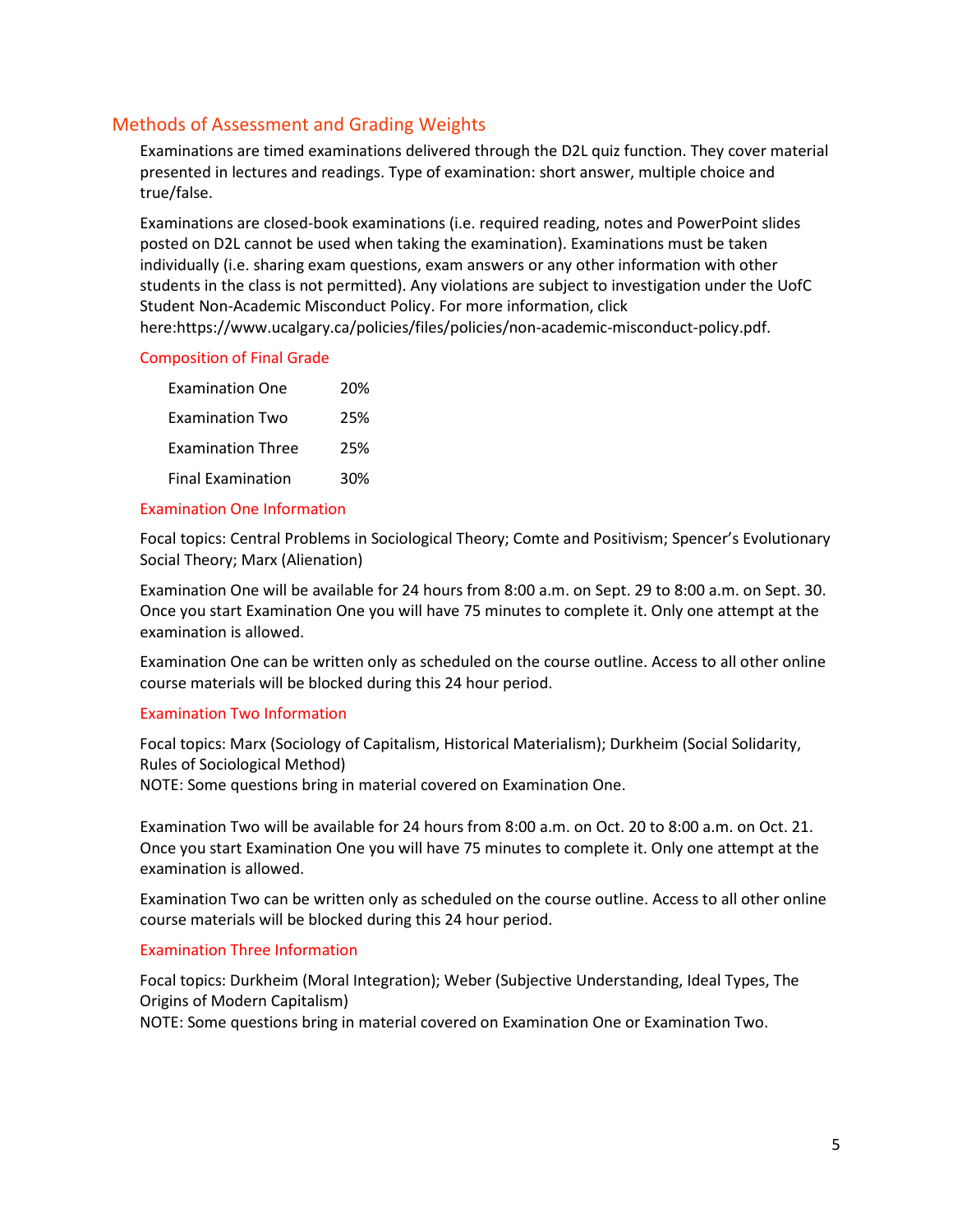Examination Three will be available for 24 hours from 8:00 a.m. on Nov. 17 to 8:00 a.m. on Nov 18. Once you start Examination One you will have 75 minutes to complete it. Only one attempt at the examination is allowed.

Examination Three can be written only as scheduled on the course outline. Access to all other online course materials will be blocked during this 24 hour period.

#### Final Examination Information

Focal topics: Weber (Rationalization); Parsons (The Structure of Social Action); The Sociological Canon; Charlotte Perkins Gilman; W. E. B. DuBois

NOTE: Some questions bring in material covered on Examination One, Examination Two or Examination Three.

The Final Examination will be scheduled by the Registrar's Office. It will be available for a 24 hour period ending with the registrar-scheduled time. Once you start the Final Examination you will have 90 minutes to complete it. Only one attempt at the examination is allowed.

Unless a Deferred Final Examination is granted by the Registrar's Office, the Final Examination can be written only as scheduled by the Registrar. Access to all other online course materials will be blocked during this 24 hour period.

# Grading Scale

Letter grades will be assigned and submitted to the registrar based on the following scale:

| Grade        | Percent range | <b>Grade Point Value</b> | <b>Description</b>                                                                     |
|--------------|---------------|--------------------------|----------------------------------------------------------------------------------------|
| A+           | $90 - 100%$   | 4.0                      | Outstanding performance                                                                |
| Α            | $85 - 89%$    | 4.0                      | <b>Excellent performance</b>                                                           |
| А-           | $80 - 84%$    | 3.7                      | Approaching excellent performance                                                      |
| $B+$         | $77 - 79%$    | 3.3                      | Exceeding good performance                                                             |
| B            | $73 - 76%$    | 3.0                      | Good performance                                                                       |
| <b>B-</b>    | $70 - 72%$    | 2.7                      | Approaching good performance                                                           |
| $C+$         | $67 - 69%$    | 2.3                      | Exceeding satisfactory performance                                                     |
| $\mathsf{C}$ | $63 - 66%$    | 2.0                      | Satisfactory performance                                                               |
| $C -$        | $60 - 62%$    | 1.7                      | Approaching satisfactory performance                                                   |
| D+           | $55 - 59%$    | 1.3                      | Marginal pass. Insufficient preparation for<br>subsequent courses in the same subject. |
| D            | $50 - 54%$    | 1.0                      | Minimal Pass. Insufficient preparation for<br>subsequent courses in the same subject.  |
| F            | 49% or <      | 0                        | Failure. Did not meet course requirements.                                             |

Fractions of 0.5% or higher are rounded up.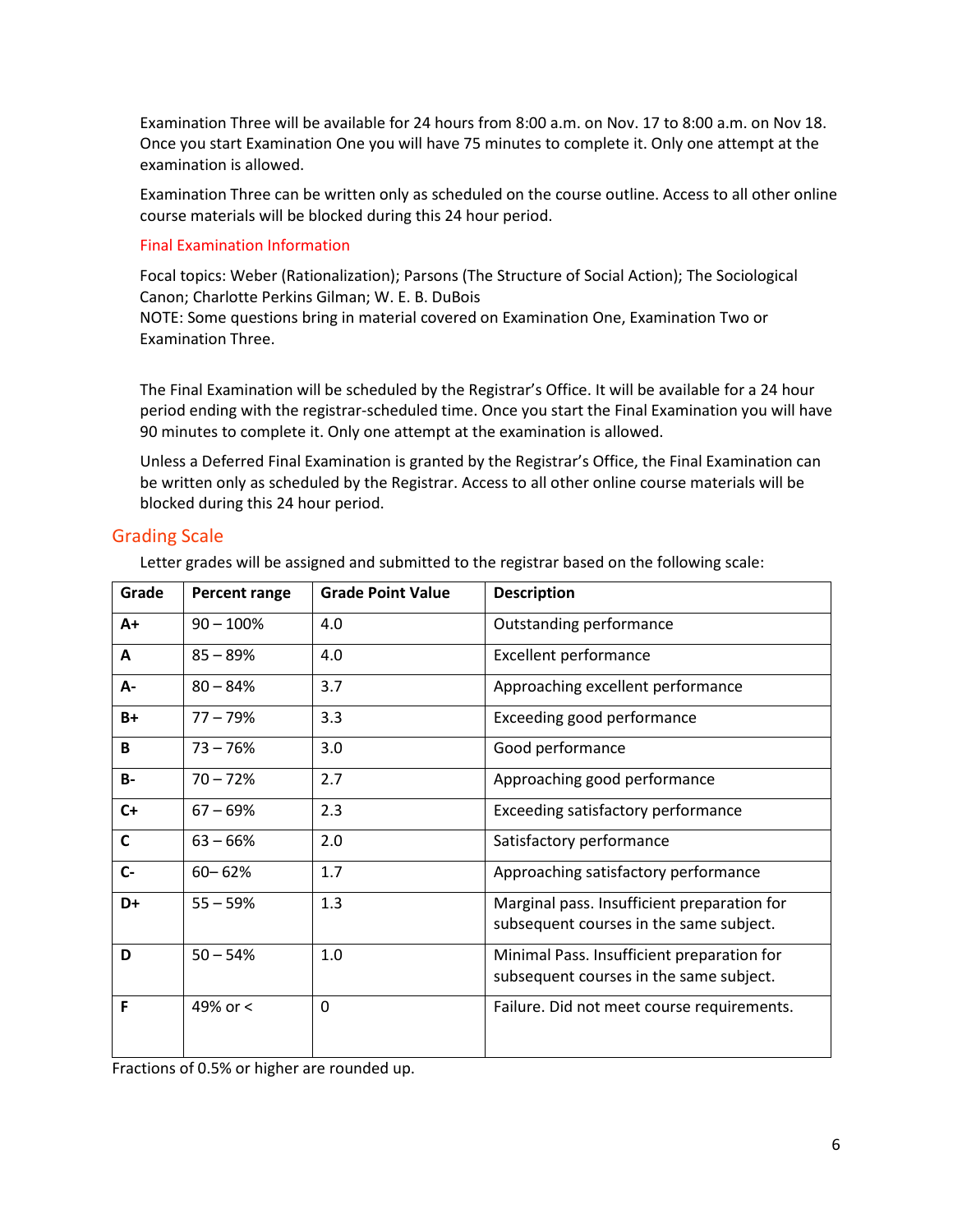## Absences and Deferrals

Students who miss class assessments (Examination One, Examination Two, Examination Three) should inform their instructor as soon as possible and request an excused absence for the missed examination. If the reason provided for the absence is acceptable and an excused absence is received, the percentage weight of a missed examination will be transferred to the other course components. Requests for an excused absence for Examination One, Examination Two or Examination Three must be submitted within 15 days of the date of the examination. **NOTE: There are no "make up" tests for Examination One, Examination Two or Examination Three.**

**Deferred Final Exam Form:** Please note that requests to defer a Registrar scheduled final exam are dealt with through the Registrar's Office. Further information can be found at: <https://www.ucalgary.ca/registrar/exams/deferred-exams>Access to all online course materials will be blocked during the Deferred Final Examination.

**Deferred Term Work Form:** Deferral of term work past the end of a term requires a form to be filled out. More information about deferred term work is provided by the Registrar.

Once an extension date has been agreed between instructor and student, the form should be taken to the Faculty of Arts Program Information Centre (SS 110) for approval by an Associate Dean (Students).

## Handing in Papers, Assignments

- 1. The main Sociology Department office does not deal with any course-related matters. Please speak directly to your instructor.
- 2. **Protection of Privacy:** The Freedom of Information and Protection of Privacy (FOIPP) legislation does not allow students to retrieve any course material from public places. Anything that requires handing back will be returned directly during class or office hours. If students are unable to pick up their assignments from the instructor, they can provide the instructor with a stamped, self-addressed envelope to be used for the return of the assignment. Private information related to the individual student is treated with the utmost regard by the faculty at the University of Calgary
- 3. Final grades are not posted by the Sociology Department. They are only available online.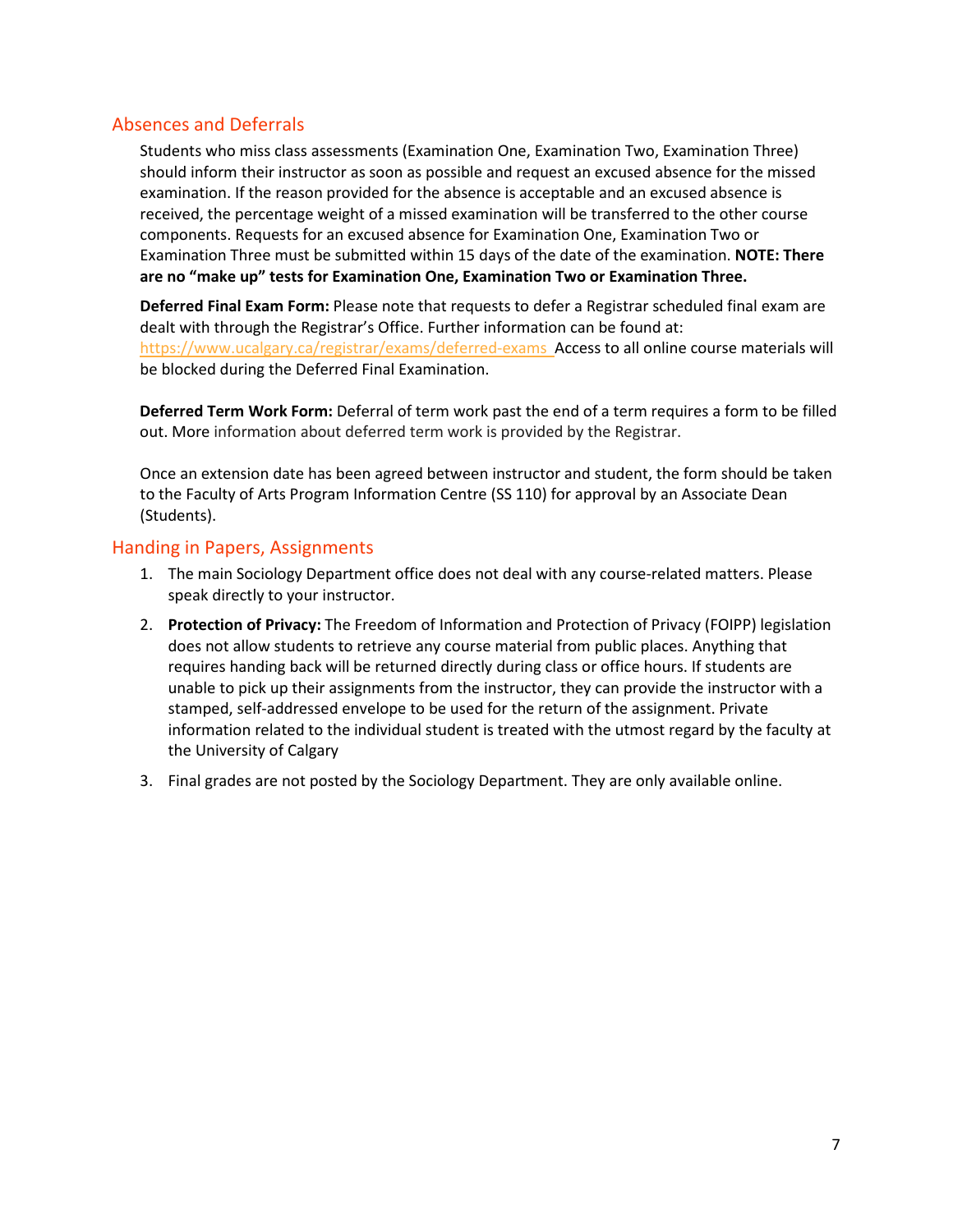## Guidelines for Zoom Sessions: Lectures and Office Hours

Zoom is a video conferencing program that will allow us to meet at specific times for lectures and office hours for a "live" video conference, so that we can have the opportunity to meet each other virtually and discuss relevant course topics as a learning community. Students who are unable to attend scheduled office hours should send me an email that includes a screengrab of their schedules. Other arrangements will be made. Zoom sessions will not be recorded.

To help ensure Zoom sessions are private, do not share the Zoom link or password with others, or on any social media platforms. Zoom links and passwords are only intended for students registered in the course. Materials presented in Zoom, including any teaching materials, must not be shared, distributed or published without the instructor's permission.

The use of video conferencing programs relies on participants to act ethically, honestly and with integrity; and in accordance with the principles of fairness, good faith, and respect (as per the Code of [Conduct\)](https://www.ucalgary.ca/policies/files/policies/code-of-conduct.pdf). When entering Zoom sessions, you play a role in helping create an effective, safe and respectful learning environment. Please be mindful of how your behaviour in these sessions may affect others. Participants are required to use names officially associated with their UCID (legal or preferred names listed in the Student Centre) when engaging in these activities. Instructors/moderators can remove those whose names do not appear on class rosters. Non-compliance may be investigated under relevant University of Calgary conduct policies (e.g., [Student Non-Academic Misconduct Policy\)](https://ucalgary.ca/policies/files/policies/non-academic-misconduct-policy.pdf). If participants have difficulties complying with this requirement, they should email the instructor of the class explaining why, so the instructor may consider whether to grant an exception, and on what terms. For more information on how to get the most out of your zoom sessions visit: <https://elearn.ucalgary.ca/guidelines-for-zoom/> .

Please be prepared, as best as you are able, to join class in a quiet space that will allow you to be fully present and engaged in Zoom sessions. Students will be advised by their instructor when they are expected to turn on their webcam (for group work, presentations, etc.).

#### Research Ethics

Students are advised that any research with human subjects – including any interviewing (even with friends and family), opinion polling, or unobtrusive observation – must have the approval of the Faculty Ethics Committee. In completing course requirements, students must not undertake any human subjects research without discussing their plans with the instructor, to determine if ethics approval is required.

## Copyright Legislation

All students are required to read the University of Calgary policy on Acceptable Use of Material Protected by Copyright [\(https://www.ucalgary.ca/policies/files/policies/acceptable-use-of-material](https://www.ucalgary.ca/policies/files/policies/acceptable-use-of-material-protected-by-copyright-policy.pdf)[protected-by-copyright-policy.pdf\)](https://www.ucalgary.ca/policies/files/policies/acceptable-use-of-material-protected-by-copyright-policy.pdf) and requirements of the Copyright Act [\(https://laws](https://laws-lois.justice.gc.ca/eng/acts/C-42/index.html)[lois.justice.gc.ca/eng/acts/C-42/index.html\)](https://laws-lois.justice.gc.ca/eng/acts/C-42/index.html) to ensure they are aware of the consequences of unauthorized sharing of course materials (including instructor notes, electronic versions of textbooks etc.). Students who use material protected by copyright in violation of this policy may be disciplined under the Non-Academic Misconduct Policy.

## Instructor Intellectual Property

Course materials created by professor(s) (including course outlines, presentations, lectures and PowerPoint slides in these lectures, posted notes, posted PowerPoint slides, labs, case studies,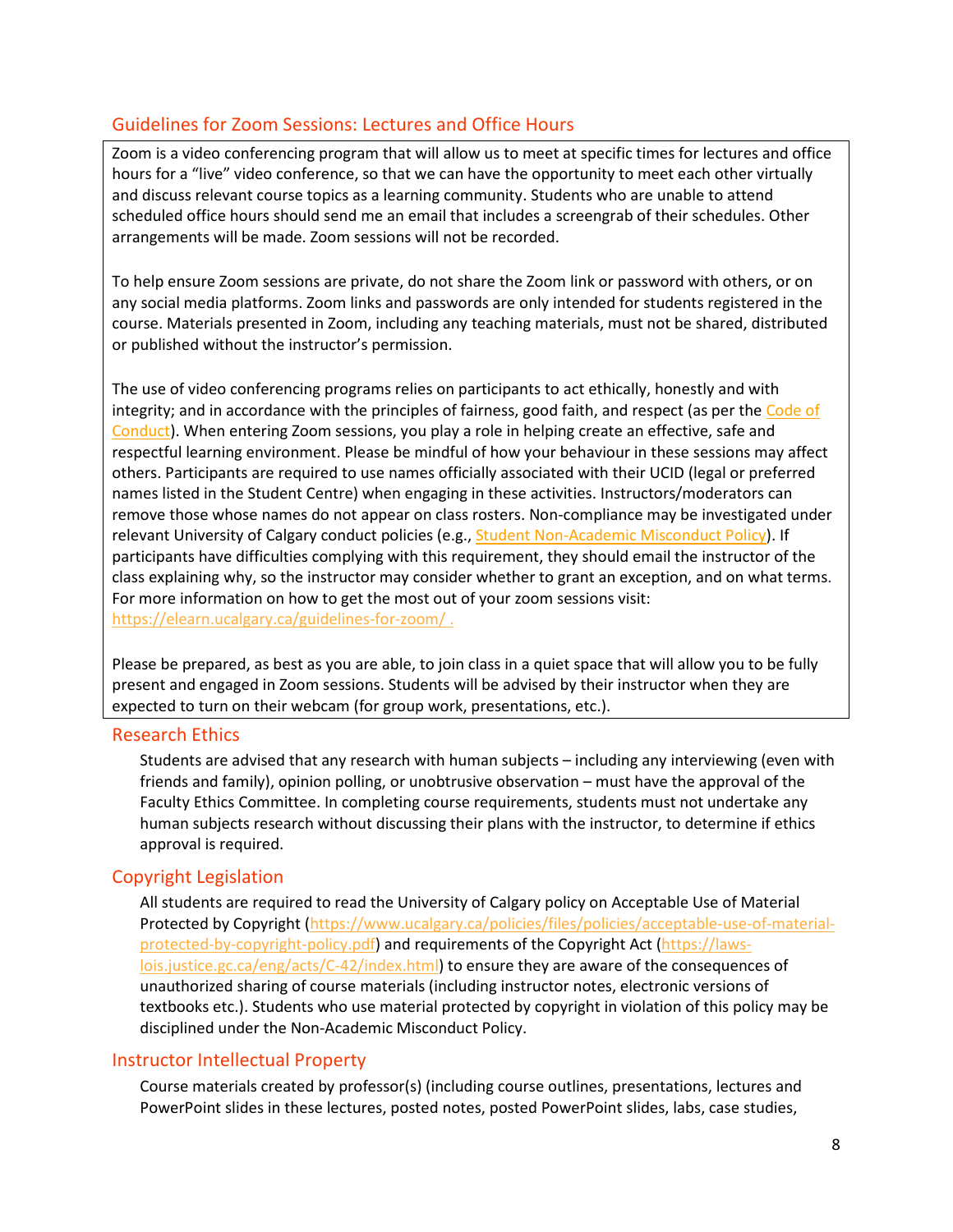assignments and exams) remain the intellectual property of the professor(s). These materials may NOT be reproduced, redistributed or copied without the explicit consent of the professor. The posting of course materials to third party websites such as note-sharing sites without permission is prohibited. With the exception of exams, sharing of extracts of these course materials with other students enrolled in the course at the same time may be allowed under fair dealing.

## Recording of Lectures

Note that the audio or video recording of synchronous lectures and taking screengrabs of PowerPoint slides in these lectures are **not** permitted without explicit authorization. The nonauthorized media recording of lectures is inconsistent with the Code of Conduct and may result in discipline in accordance with the Student Non-Academic Misconduct Policy and Procedure. For more information click here: [https://www.ucalgary.ca/policies/files/policies/non-academic-misconduct](https://www.ucalgary.ca/policies/files/policies/non-academic-misconduct-policy.pdf)[policy.pdf.](https://www.ucalgary.ca/policies/files/policies/non-academic-misconduct-policy.pdf)

## Sharing of Lecture Notes and Exam Questions

Note that publicly sharing lectures notes and exam questions on 3rd party sites such as OneClass, StudyBlue, Quizlet, Course Hero, etc. is not permitted. Note also that sharing exam questions with other students in the class is not permitted. Any violations are subject to investigation under the UofC Student Non-Academic Misconduct Policy. For more information, click here[:https://www.ucalgary.ca/policies/files/policies/non-academic-misconduct-policy.pdf.](https://www.ucalgary.ca/policies/files/policies/non-academic-misconduct-policy.pdf)

#### Academic Misconduct

Please refer to the website listed below for information on University of Calgary policies on Plagiarism/Cheating/Other Academic Misconduct: <http://www.ucalgary.ca/pubs/calendar/current/k.html>

#### Academic Accommodation

Students seeking an accommodation based on disability or medical concerns should contact Student Accessibility Services; SAS will process the request and issue letters of accommodation to instructors. For additional information on support services and accommodations for students with disabilities, visit www.ucalgary.ca/access/. Students who require an accommodation in relation to their coursework based on a protected ground other than disability should communicate this need in writing to their Instructor. The full policy on Student Accommodations is available at: <http://www.ucalgary.ca/policies/files/policies/student-accommodation-policy.pdf>

Students needing an Accommodation based on a Protected Ground other than Disability, should communicate this need, preferably in writing, to the course instructor.

#### Libraries & Cultural Resources

To contact your librarian or find out about the resources and services available to sociology students go to the Sociology Library guide[: https://library.ucalgary.ca/guides/sociology](https://library.ucalgary.ca/guides/sociology)

To access the main Library website go to: [https://library.ucalgary.ca](https://library.ucalgary.ca/)

#### Wellness and Mental Health Resources

The University of Calgary recognizes the pivotal role that mental health plays in physical health, social connectedness and academic success, and aspires to create a caring and supportive campus community where individuals can freely talk about mental health and receive support when needed. We encourage you to explore the excellent mental health resources available throughout